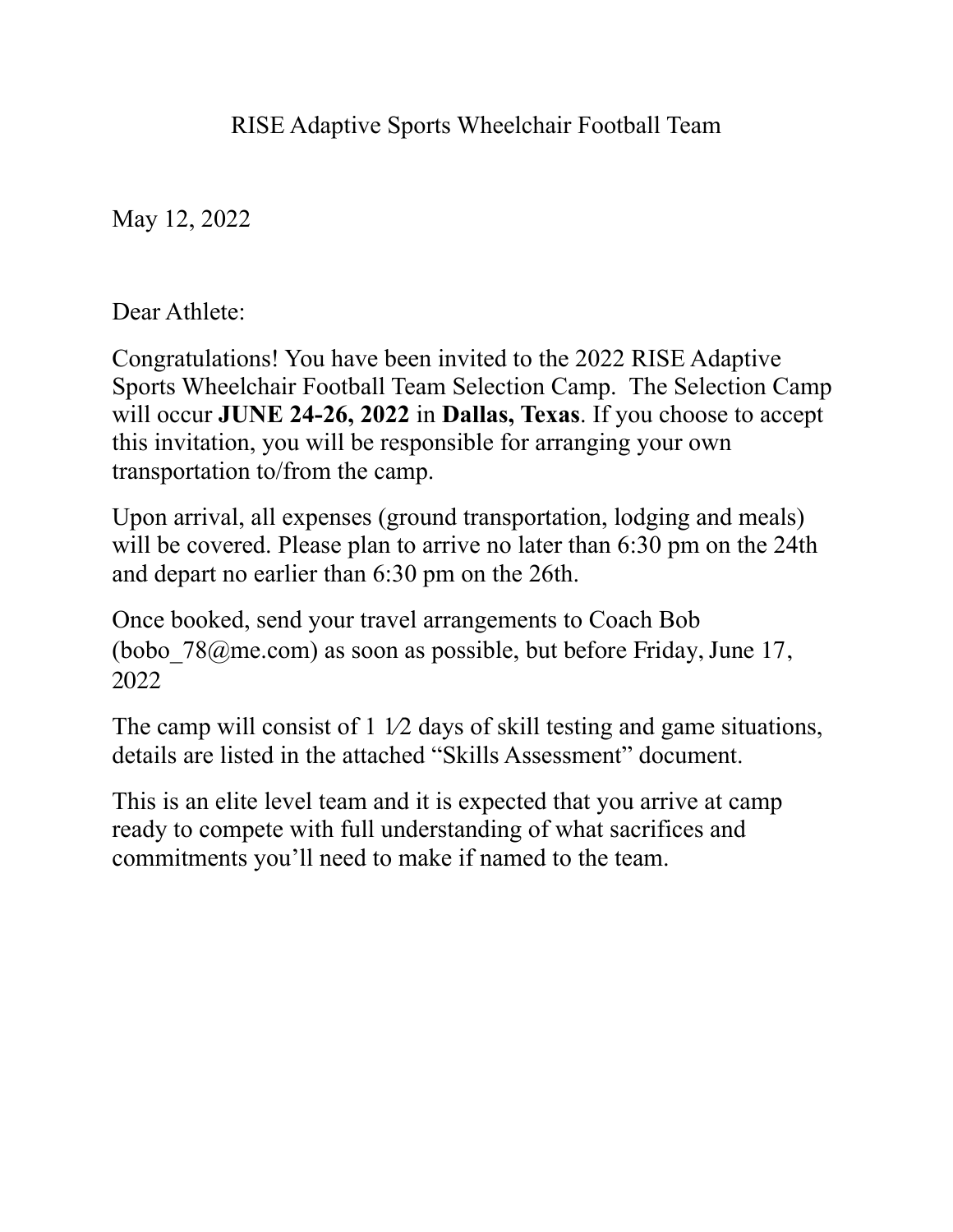As mentioned above, playing for the Rise Adaptive Sports Wheelchair Football Team will require a time commitment and a lot of sacrifice. Please review the tentative training and competition schedule (listed below), dates are subject to change and there could be additions.

Competitions:

- August 13-14, 2022 (Chicago, IL)
- August 27-28, 2022 (Tampa Bay, FL)
- October 22-23, 20022 (Salt Lake City, UT)

Practices & Training Camps:

- Weekly practices location and time TBD
- Training camps (location and schedule TBD)
	- June 24-26, 2022 (Team Tryouts)
	- July 9-10, 2022 (Training Camp)
	- July 30-31, 2022 (Training Camp)

Note if you feel you cannot make the commitment, please make that decision prior to accepting the invitation.

Please accept or decline your invitation by **Monday, June 13, 2022** to Assistant Coach Bob Murray at bobo\_78@me.com. **You will receive further details about the camp once we have your decision.**

If you have any questions regarding the 2022 selection process, please refer to the attached Selection Procedures.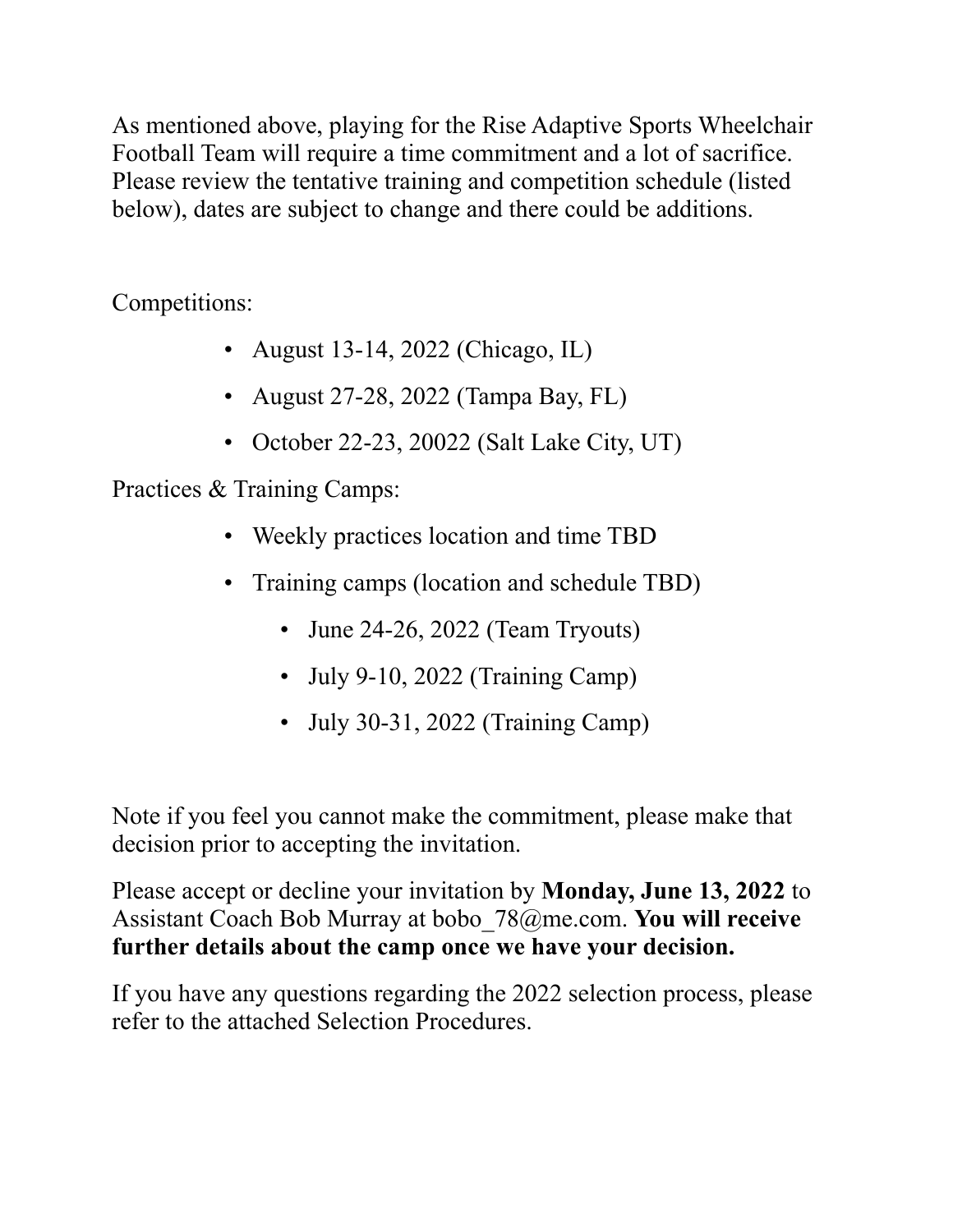## **Player Requirements**

To be eligible to on the team, players:

- Must be at least 18 years or older as of August 1, 2022
- Must have a permanent physical disability which consistently reduces the function of the lower limbs to a degree where they cannot run, pivot, block or tackle, at the speed and with control, safety, stability and endurance required to play running football as an able-bodied player.
	- A player's disability must be of a nature that it can be objectively verified by acknowledged medical investigations  $(I.e. X Ray, CT, MRI, etc.)$
- Must have access to an elite performance sports wheelchair, or inform Coaches the need for a chair.
	- Full wheelchair requirements can be found in the USA WheelchairFootball League Rulebook on page 29 and page 30
	- If a player doesn't have the appropriate Wheelchair, the team will assist in finding a League-Approved wheelchair.
- Must be able to compete in all USA Wheelchair Football League competitions
	- Travel for competition is covered by the team.
- Must participate during mandatory Training Camps.
- Weekly practices are strongly encouraged for those athletes located in the DFW Metroplex area.